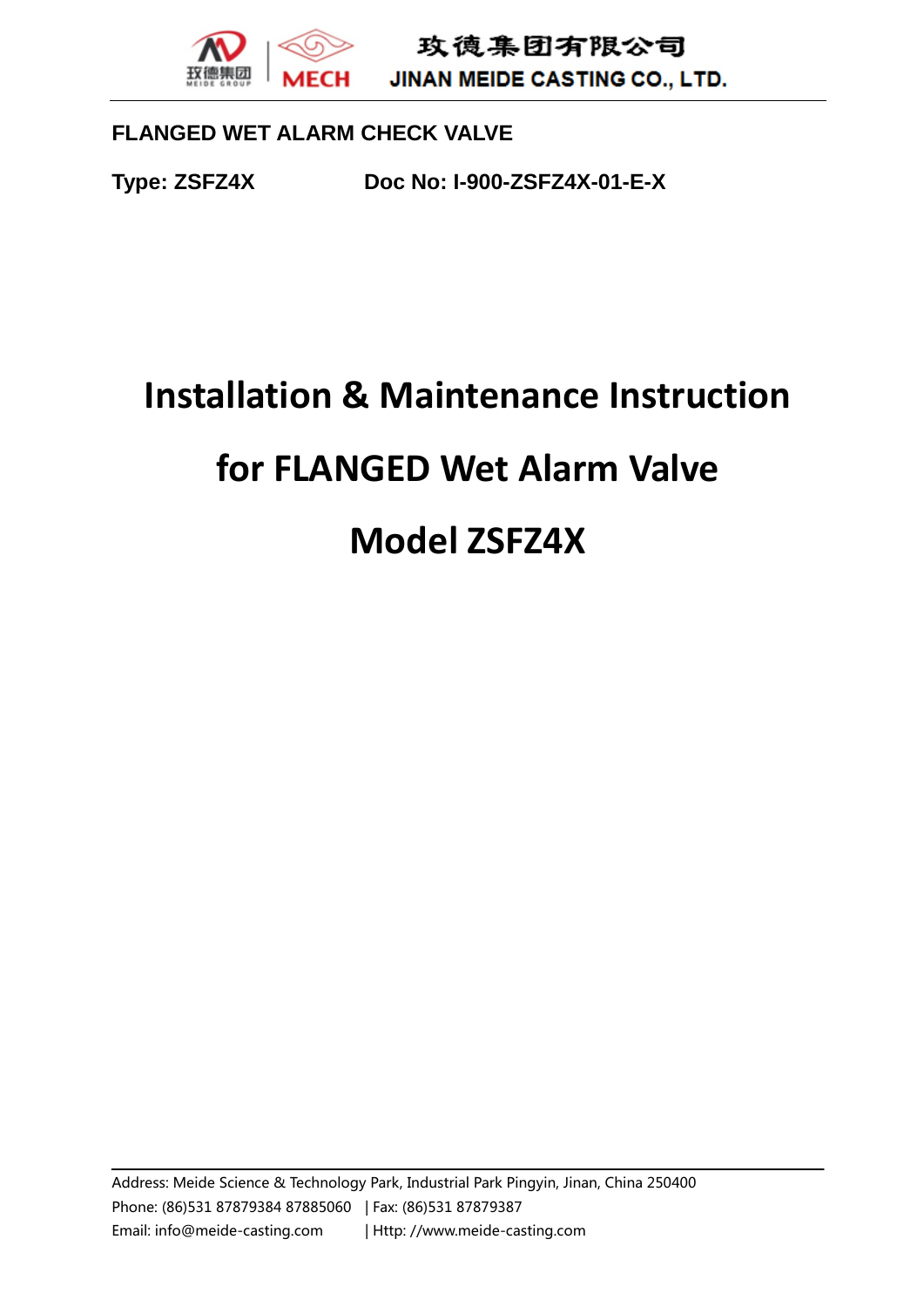

玫德集团有限公司 **JINAN MEIDE CASTING CO., LTD.** 

## I. **PRODUCT OVERVIEW**

The alarm check valve works as a check valve by preventing the reverse flow of water from the system piping to the water supply. The valve is trimmed with a water bypass line, which has an in-line swing check valve. The bypass line allows pressure surges to enter the system and to be trapped above the alarm check valve's clapper without the clapper lifting and causing false alarms.

When significant flow of water occurs, such as from an open sprinkler, the alarm valve's clapper lifts and allows water to enter the system. Simultaneously, water enters an intermediate chamber, which allows the water to activate an alarm either through a water motor alarm or through a water pressure alarm. These alarms continue to sound until the flow of water is stopped.



## **Property Specifications**

| Max Rated Working Pressure |                       | 1.6Mpa                            |  |
|----------------------------|-----------------------|-----------------------------------|--|
| Norminal Diameter(DN)      |                       | 3"(DN80)-8"(DN200)                |  |
| <b>Test Pressure</b>       | Shell Test            | 2 times o rated working pressure  |  |
|                            | Seal Test (hydraulic) | 2 times of rated working pressure |  |
| <b>Working Temperature</b> |                       | $0^\sim 80^\circ C$               |  |
| Medium                     |                       | Water                             |  |

## **II. Precautions before Installation**

- 1) check before installation
	- a) Check whether the pipe fittings of the valve are complete and damaged.
	- b) Check whether the valve nameplate, certificate of conformity and valve body casting information are consistent;
	- c) Thoroughly clean the pipeline before installing the valve to ensure that there are no stones, welding slag and other debris in the pipeline.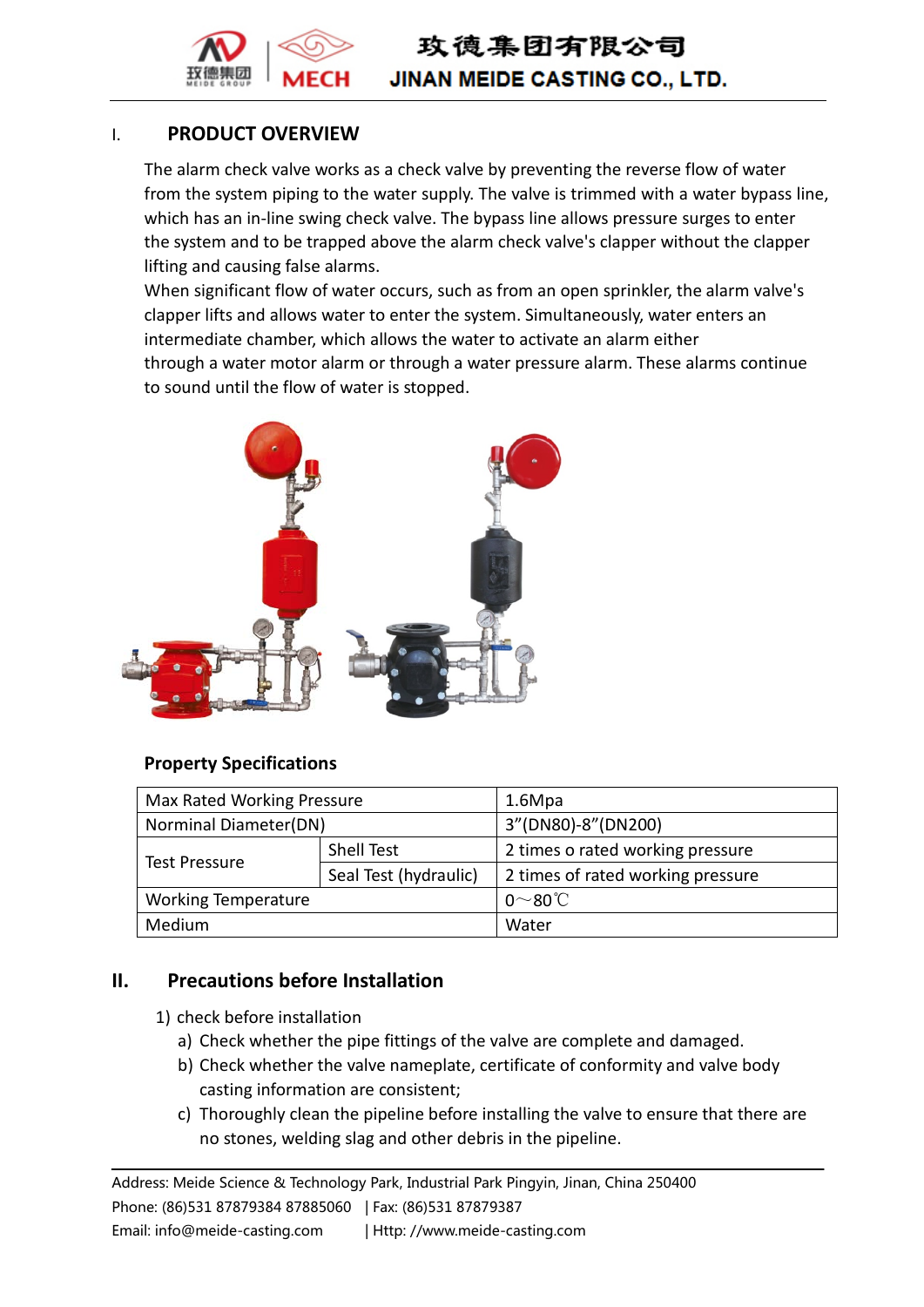

## **JINAN MEIDE CASTING CO., LTD.**

#### 2) Precautions

- a) The wet alarm valve should be installed in a place that is easy to observe and easy to access, leaving the necessary maintenance space around;
- b) Butterfly valve with Tamper Switch should be installed before the main valve;
- c) Unpack the package and check if there is bumping at the flange joint of the wet alarm valve, whether the seal is intact, and whether the valve flap is flexible or not. If the above damage occurs, it should be replaced or eliminated in time;
- d) when the wet alarm valve is installed upwards or the water flows in the direction of the system pipe network;
- e) In order to facilitate the observation of the condition of the alarm line, it is best to drain it through an open port or in a form that can be seen to see the drainage.

## **III. Installation**

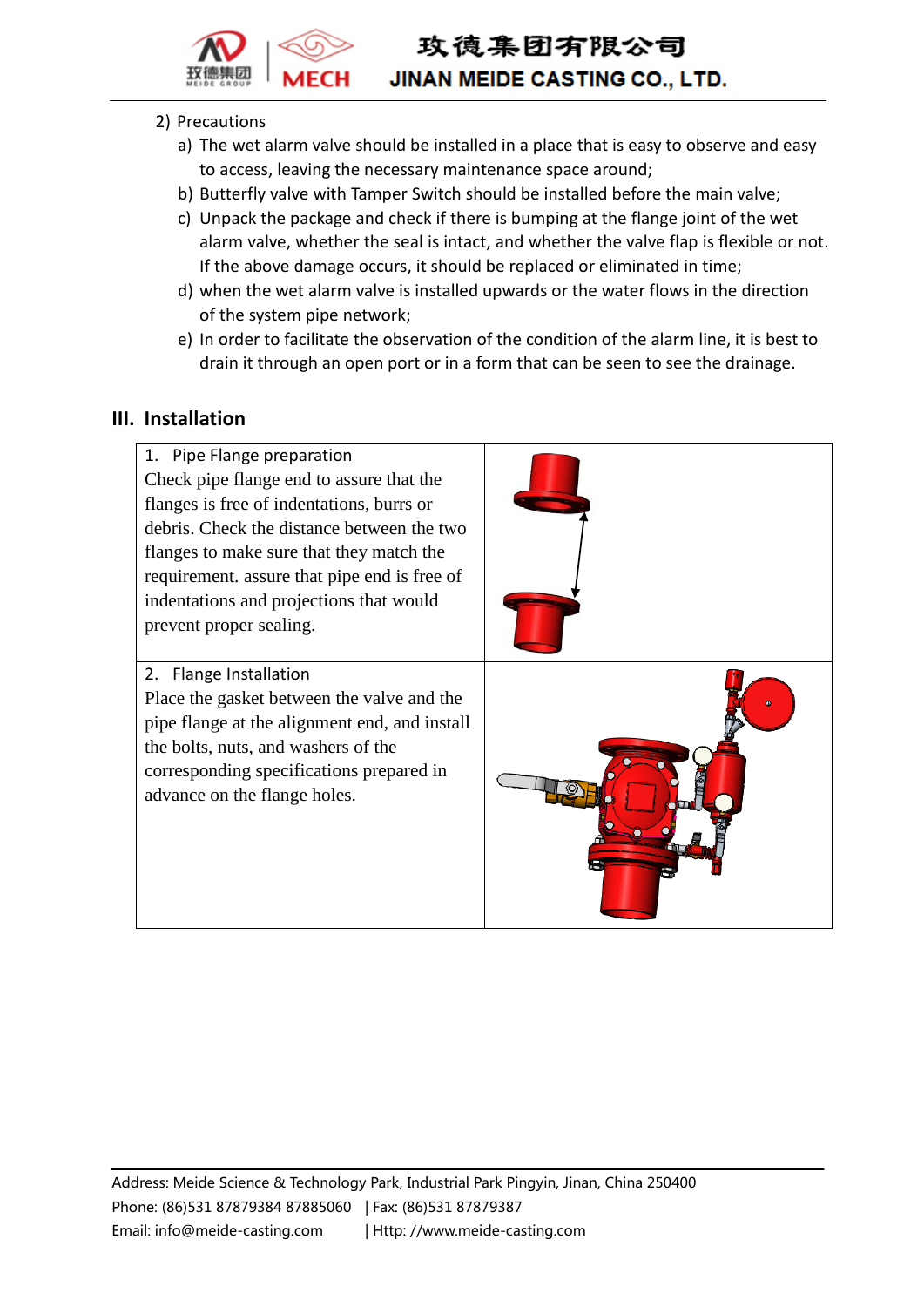

## 玫德集团有限公司 **JINAN MEIDE CASTING CO., LTD.**



#### 注意**/Caution**

Proper torquing of bolts is required to obtain specified performance. - Over torquing the bolts may result in damage to the bolt and / or casting which could result in pipe joint separation. - Under torquing the bolts may result in lower pressure retention capabilities, lower bend load capabilities, joint leakage and pipe joint separation. Pipe joint separation may result in significant property damage and serious injury.

#### **Metric Rated Bolt Torque Bolt size Rated bolt torque\***

Address: Meide Science & Technology Park, Industrial Park Pingyin, Jinan, China 250400 Phone: (86)531 87879384 87885060 | Fax: (86)531 87879387

Email: info@meide-casting.com | Http: //www.meide-casting.com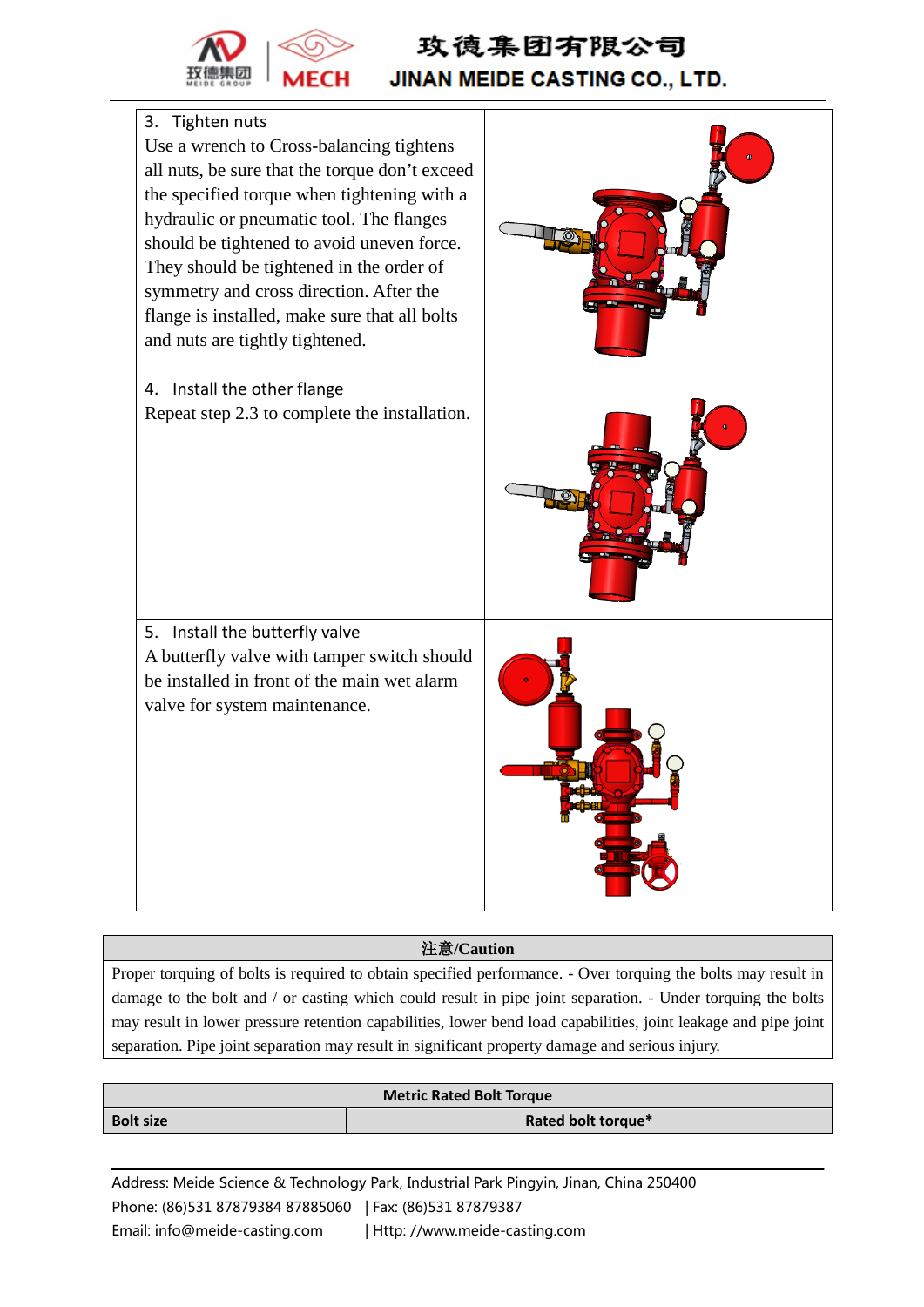

## **JINAN MEIDE CASTING CO., LTD.**

| Inch | $Lb$ - $Ft$ | N.m       |
|------|-------------|-----------|
| M10  | $30 - 45$   | $40 - 60$ |
| M12  | 80-100      | 110-135   |
| M16  | 100-130     | 135-175   |
| M20  | 130-180     | 175-245   |
| M22  | 180-240     | 245-325   |

## **IV. Test operation**

1) Alarm test:

Open the end bleed test valve (DN25 ball valve) at the end of the automatic sprinkler system pipeline. When this valve is opened, water will flow out, and the water alarm bell, pressure switch and water flow indicator will send out alarm signals;

- 2) Water supply pipeline test Close the alarm cut-off valve (DN20 ball valve) on the alarm line, and open the bleed test valve (DN25 ball valve). If there is a large amount of water flowing out, it indicates that the water supply pipeline is unblocked; otherwise the blockage should be checked and eliminated.
- 3) After the inspection, the alarm shut-off valve (DN20 ball valve) should be opened to keep the system in the servo state.

## **V. Maintenance**

- 1) The valve is to be stored in dry cool conditions in the warehouses with good ventilation. The ends of the valves are to be properly protected with caps to protect the sealing surface from the intrusion of dirt and other foreign stuff.
- 2) Valves should be checked regularly when storage for long time.
- 3) Check the marking and the qualifications before installation of the valve.
- 4) When there is failure or mal-function detected, should shut down the butterfly valve nearby for checking of the alarm valve immediately.

## **VI. Common Problems and Proposed Solutions**

| <b>Possible Problems</b>                                          | <b>Possible Causes</b>                              | <b>Proposed Solutions</b>  |
|-------------------------------------------------------------------|-----------------------------------------------------|----------------------------|
| Operating strength unusually<br>Stem rotation difficult<br>large; | Stem threading over worn                            | Check on the stem thread   |
|                                                                   | Stem threading filled with<br>sundries              | Clear away the sundries    |
| Leakage through the jointing<br>of valve body and bonnet          | Bolts and nuts are not fully or<br>evenly tightened | Tighten the bolts properly |